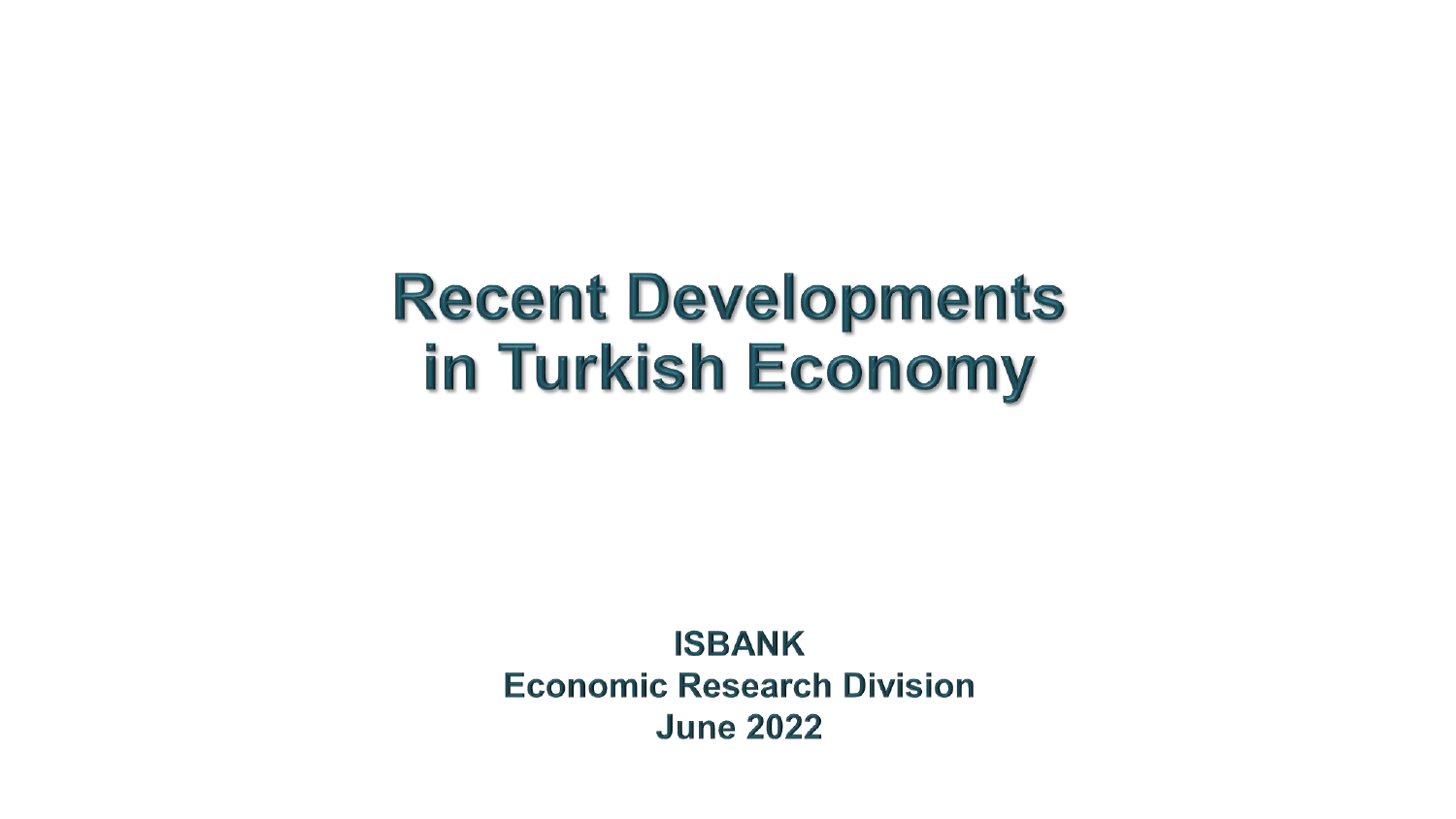# **Economic Growth**

|                                   | 2020   | 2021             |                |        |                | 2022   |                |                | <b>Real GDP Growth</b> |              |      |      |      |        |
|-----------------------------------|--------|------------------|----------------|--------|----------------|--------|----------------|----------------|------------------------|--------------|------|------|------|--------|
|                                   | Ann.   | Q <sub>1</sub>   | Q <sub>2</sub> | Q3     | Q <sub>4</sub> | Ann.   | Q <sub>1</sub> | 20             |                        | (sa, qoq, %) |      |      |      |        |
| <b>GDP Growth</b><br>(%)          | 1.8    |                  | 7.3 21.9 7.5   |        | 9.1            | 11.0   | 7.3            | 15             |                        |              |      |      |      |        |
| <b>Contributions</b><br>(% point) |        |                  |                |        |                |        |                | 10             |                        |              |      |      |      |        |
| <b>Consumption</b>                | 2.2    |                  | 4.2 14.5       | 6.4    | 12.2           | 9.3    | 11.7           |                |                        |              |      |      |      |        |
| Private                           | 1.9    | 4.2              | 14.0           | 5.5    | 12.5           | 9.0    | .11.6          | 5              |                        |              |      |      |      | $Q1$ : |
| <b>Public</b>                     | 0.3    | 0.0              | 0.5            | 1.0    | $-0.3$         | 0.3    | 0.1            | $\overline{0}$ |                        |              |      |      |      | 1.2%   |
| <b>Investment</b>                 | 1.8    | 3.1              | 5.5            | $-0.5$ | $-0.2$         | 1.7    | 0.3            |                |                        |              |      |      |      |        |
| <b>Net Export</b>                 | $-5.3$ | 1.2              | 7.0            | 6.9    | 4.2            | 4.9    | 3.5            | $-5$           |                        |              |      |      |      |        |
| <b>Export</b>                     | $-3.8$ | 0.9              | 11.0           | 5.0    | 4.8            | 5.3    | 3.9            | $-10$          |                        |              |      |      |      |        |
| Import                            | $-1.6$ | 0.2 <sub>0</sub> | $-4.0$         | 1.9    | $-0.6$         | $-0.4$ | $-0.5$         |                |                        |              |      |      |      |        |
| <b>Stock Change</b>               | 3.1    |                  | $-1.2 -5.1$    |        | $-5.4 -7.0$    | $-4.8$ | $-8.2$         | $-15$          | 2002                   | 2006         | 2010 | 2014 | 2018 | 2022   |

Š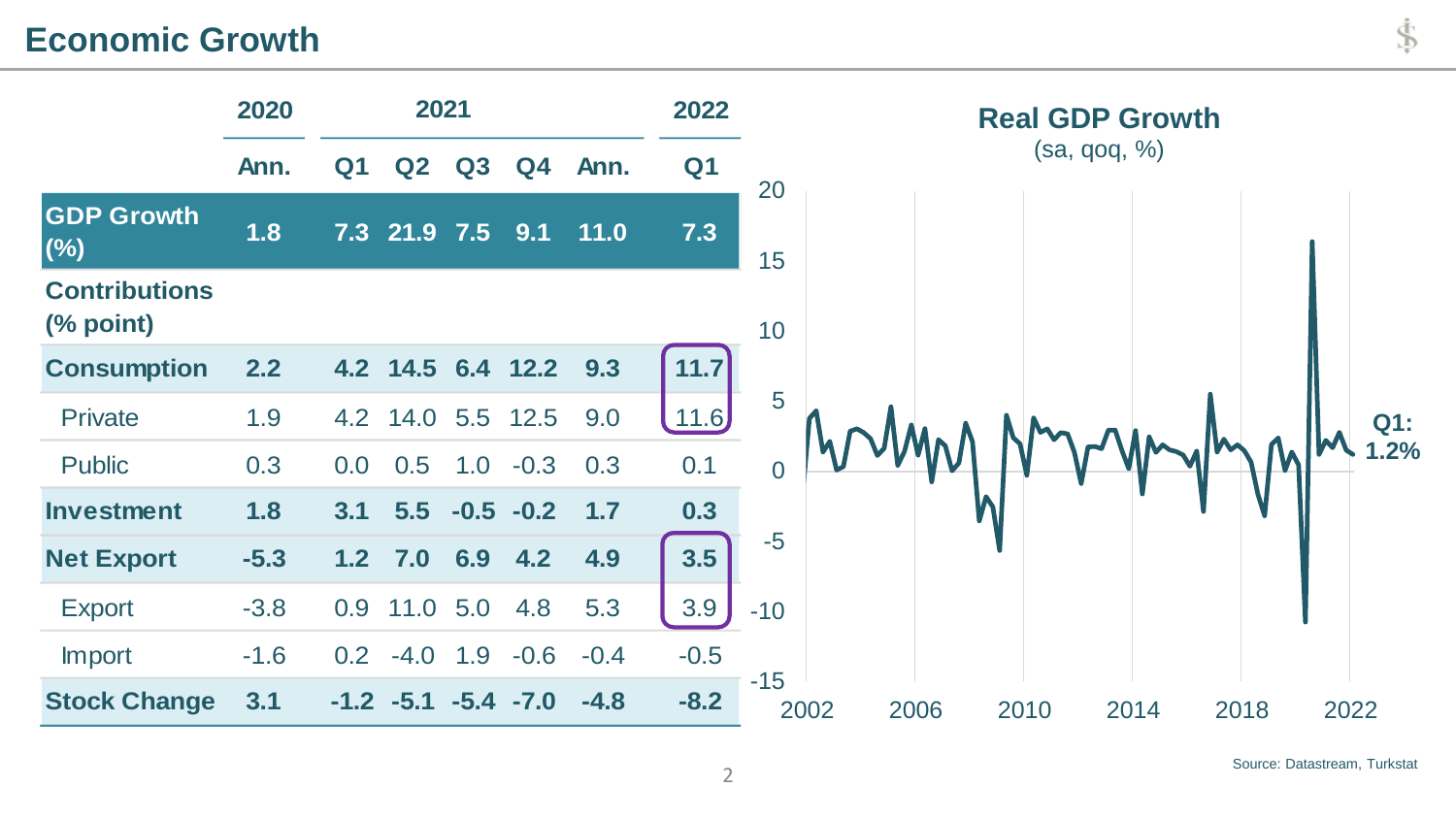#### **Economic Activity**

Manufacturing PMI (index, right axis) -Industrial Production (CAdj., yoy % change)



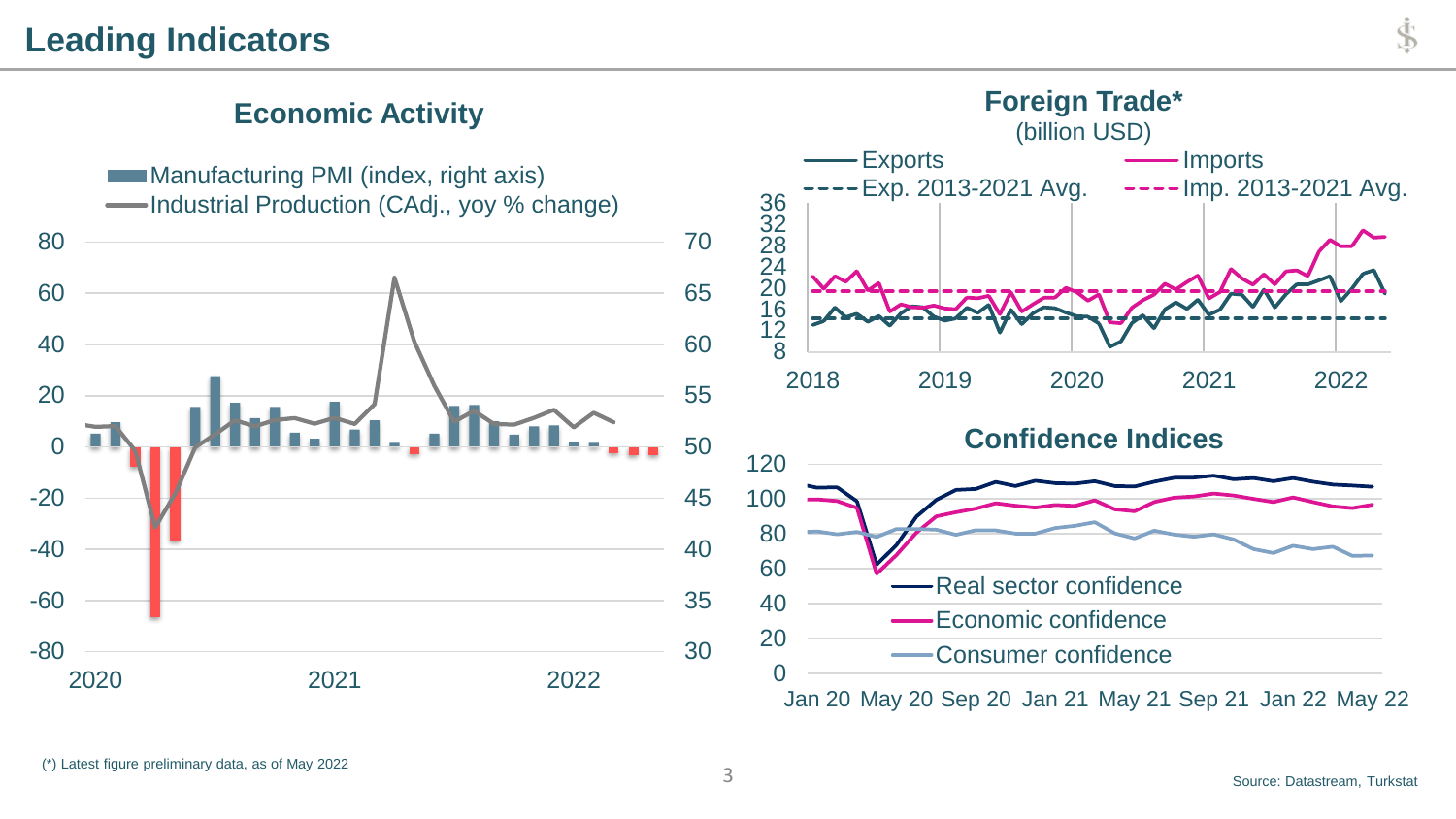#### **Fiscal Policy**

#### -10 10 30 50 70 90 110 Apr 19 Apr 20 Apr 21 Apr 22 **Budget Expenditures and Tax Revenues** (3-month ma, annual % change) **Non-interest Expenditures** Tax Revenues **-1.5 -1.7 -5.2 -3.4 -1.3 -1.9 -1.0 -1.1-1.0-1.1-1.5 -1.9 -2.9 -3.5 -2.7** 2007 2009 2011 2013 2015 2017 2019 2021 **Budget Balance**  (% GDP) Maastricht criterion: -3% 37.8 43.4 27.9 42.0 2007 2009 2011 2013 2015 2017 2019 2021 **General Government Debt Stock**  (% GDP) Maastricht criterion: 60%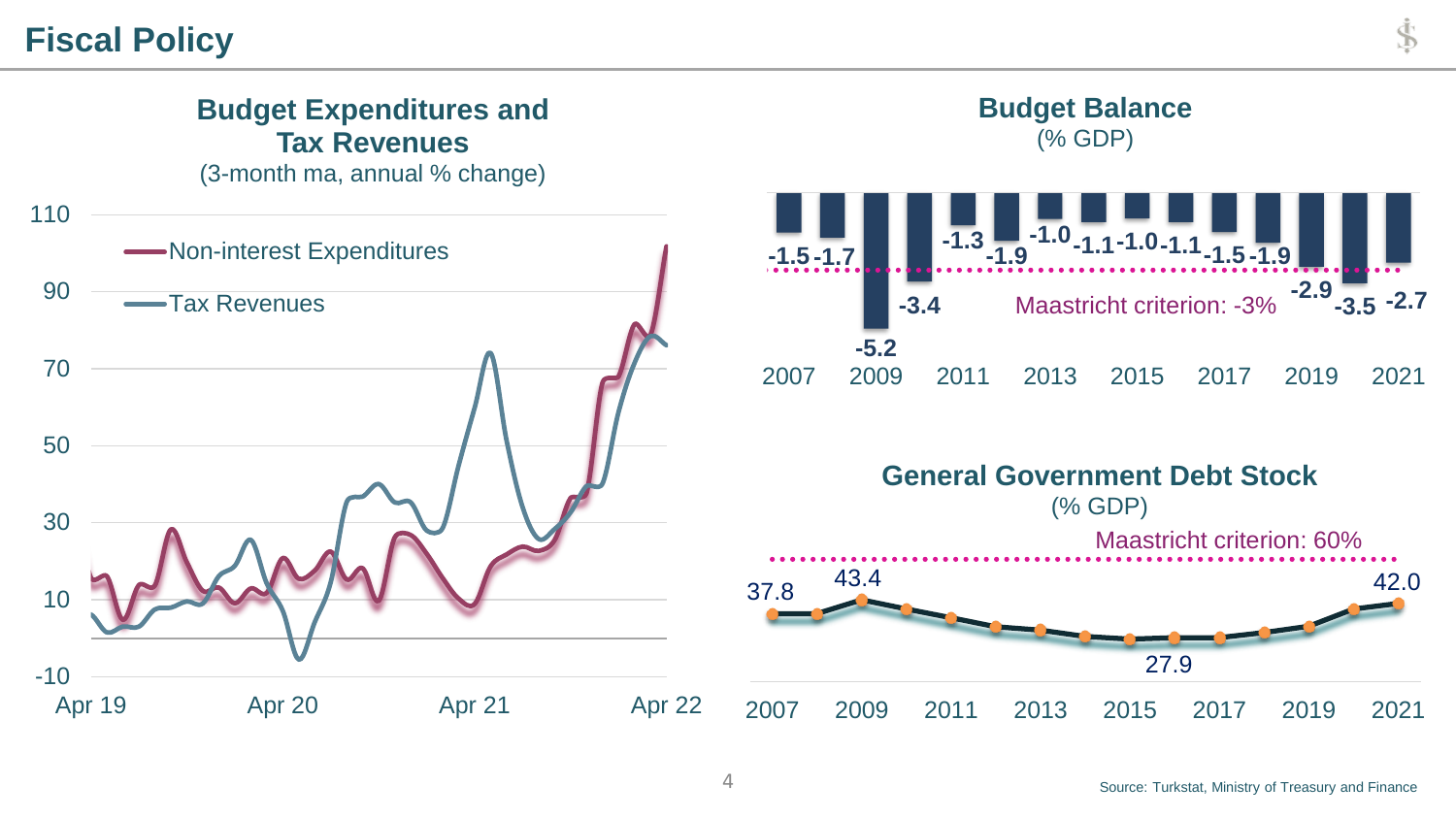

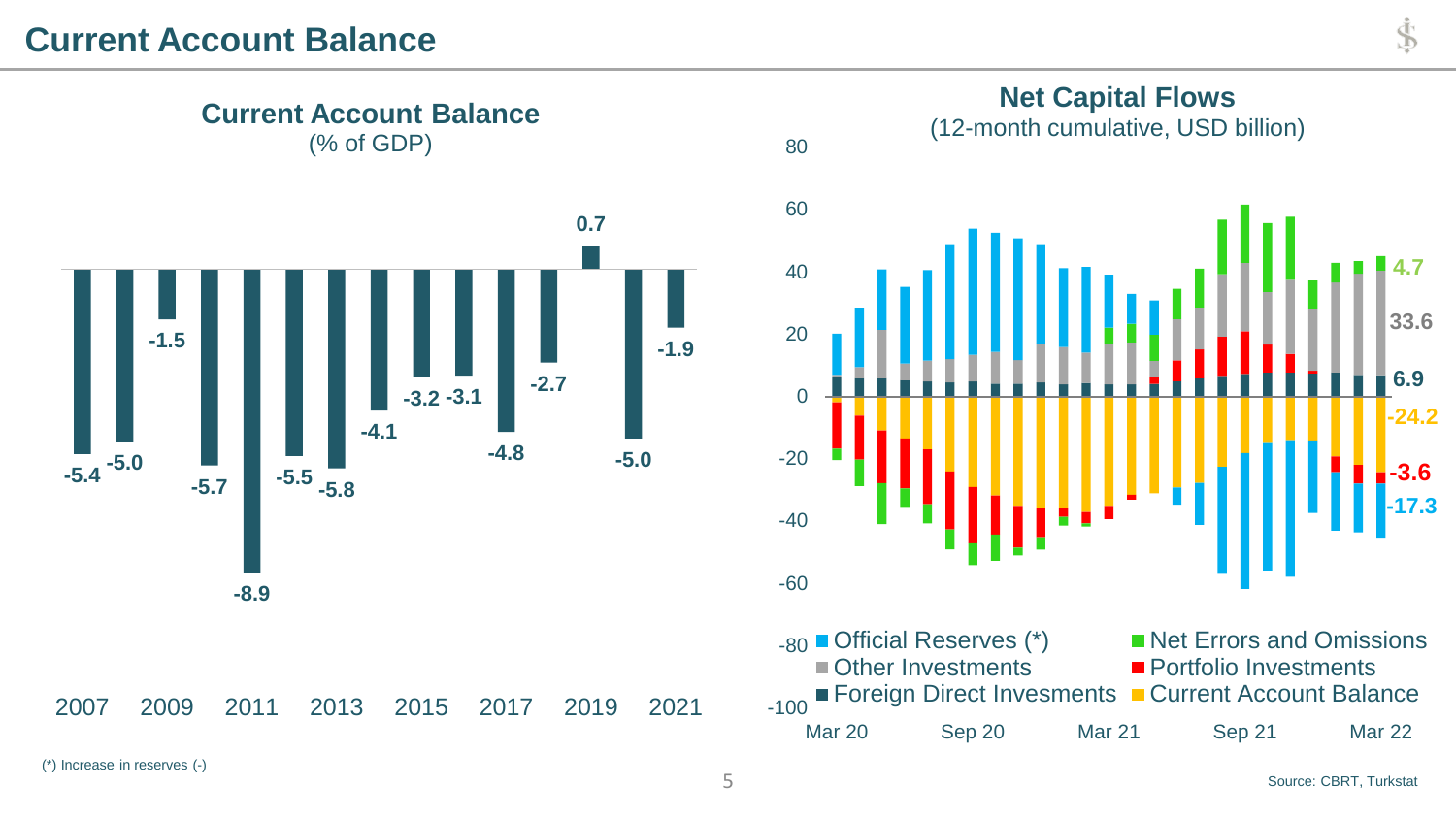| March 2022 (*)                        |                  |                    |
|---------------------------------------|------------------|--------------------|
|                                       |                  | (bn USD) Share (%) |
| <b>Central Bank</b>                   | 29.8             | 16.4               |
| <b>General Government</b>             | 2.9 <sup>°</sup> | 1.6                |
| <b>Banks</b>                          | 85.7             | 47.2               |
| <b>Credits</b>                        | 42.0             | 23.1               |
| <b>FX Deposits</b>                    | 15.5             | 8.6                |
| <b>Bank Accounts</b>                  | 16.7             | 9.2                |
| Branches and Affiliates Abroad        | 5.1              | 2.8                |
| <b>TRY Deposits</b>                   | 11.5             | 6.3                |
| <b>Branches and Affiliates Abroad</b> | 7.3              | 4.0                |
| <b>Other Sectors</b>                  | 63.0             | 34.7               |
| <b>Trade Credits</b>                  | 45.2             | 24.9               |
| <b>Other Credits</b>                  | 17.8             | 9.8                |
| <b>Public</b>                         | 1.7              | 0.9                |
| Private                               | 16.2             | 8.9                |
| <b>Total</b>                          | 181.4            | 100.0              |



D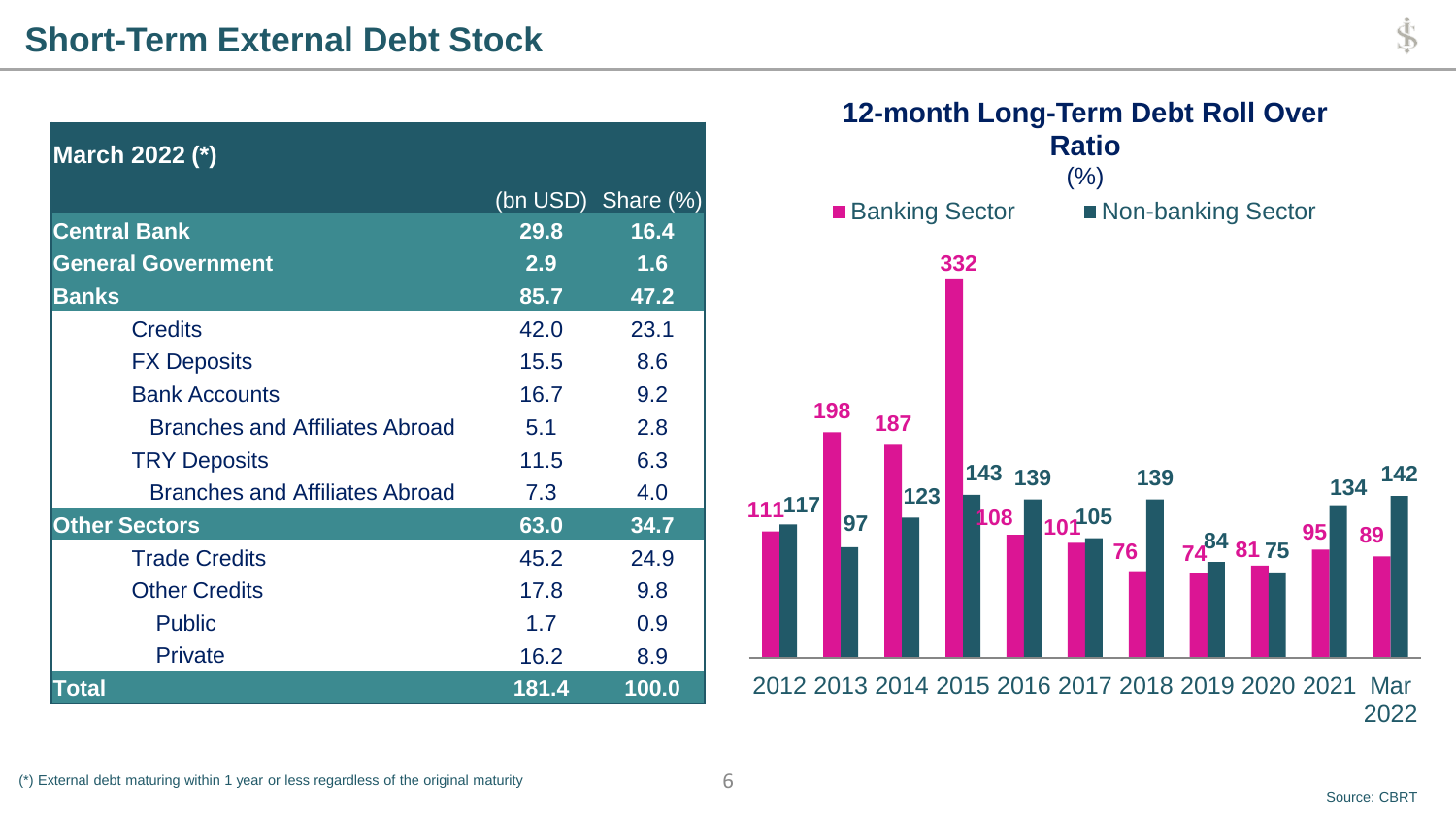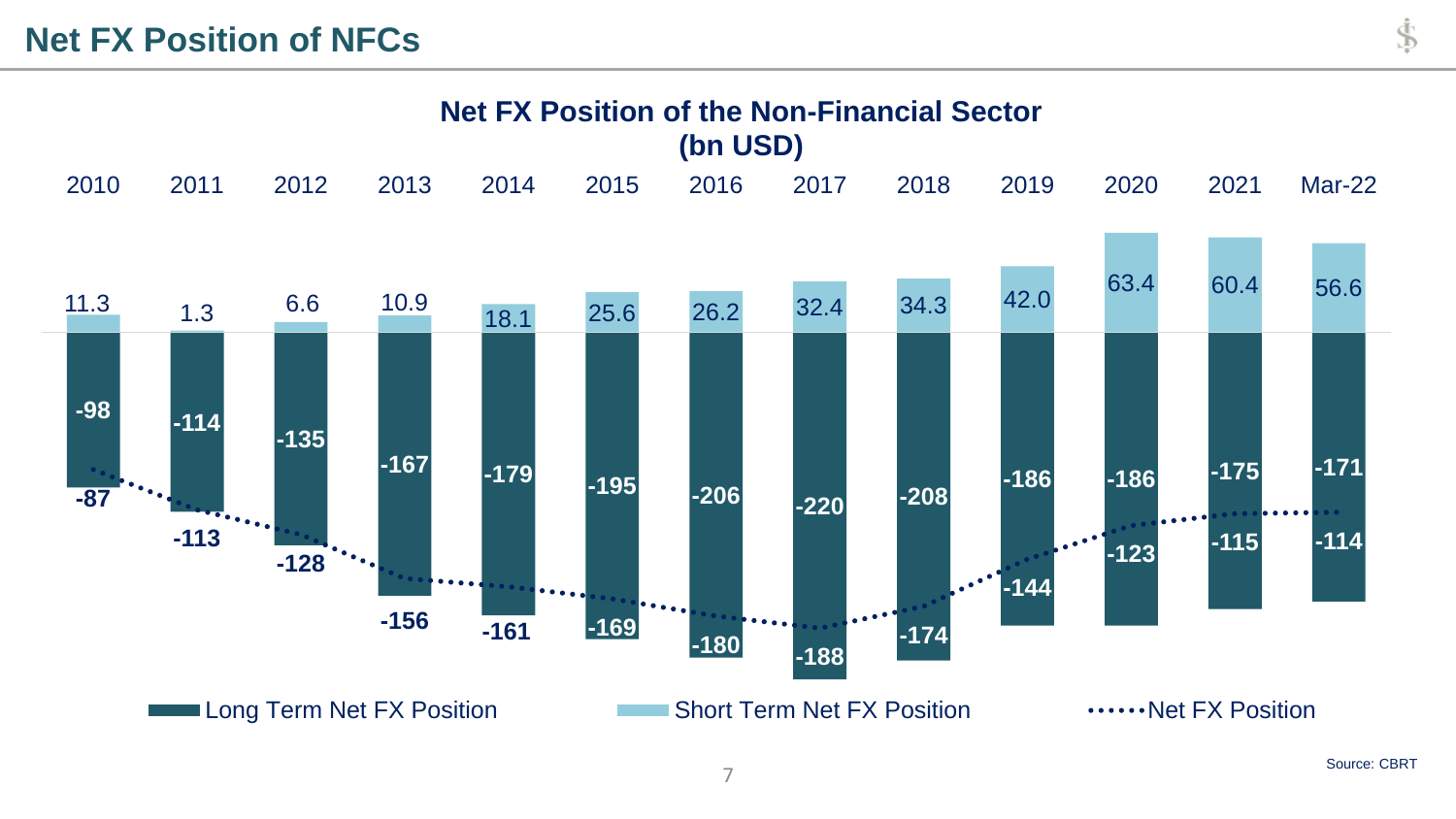## **Monetary Policy**

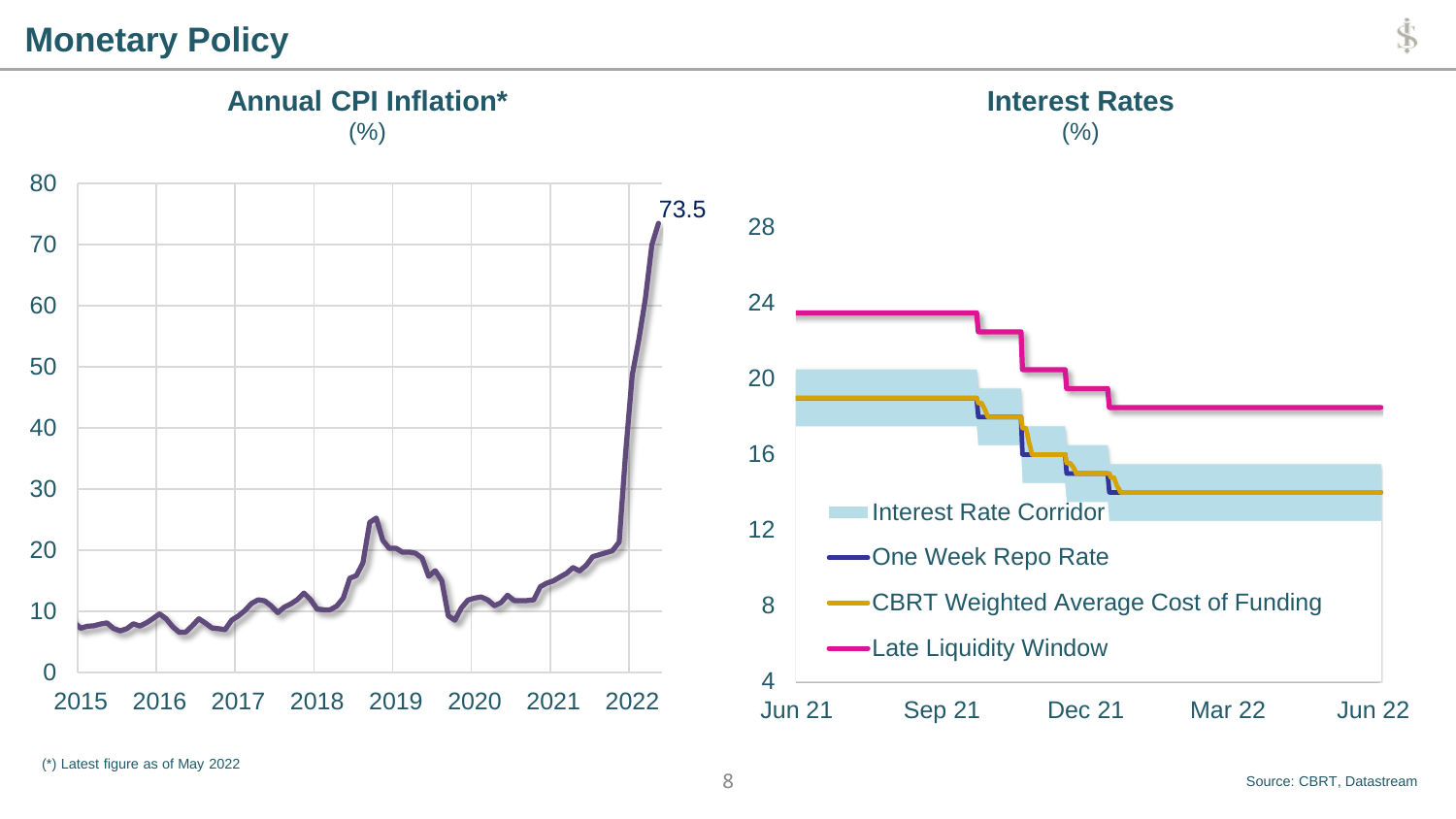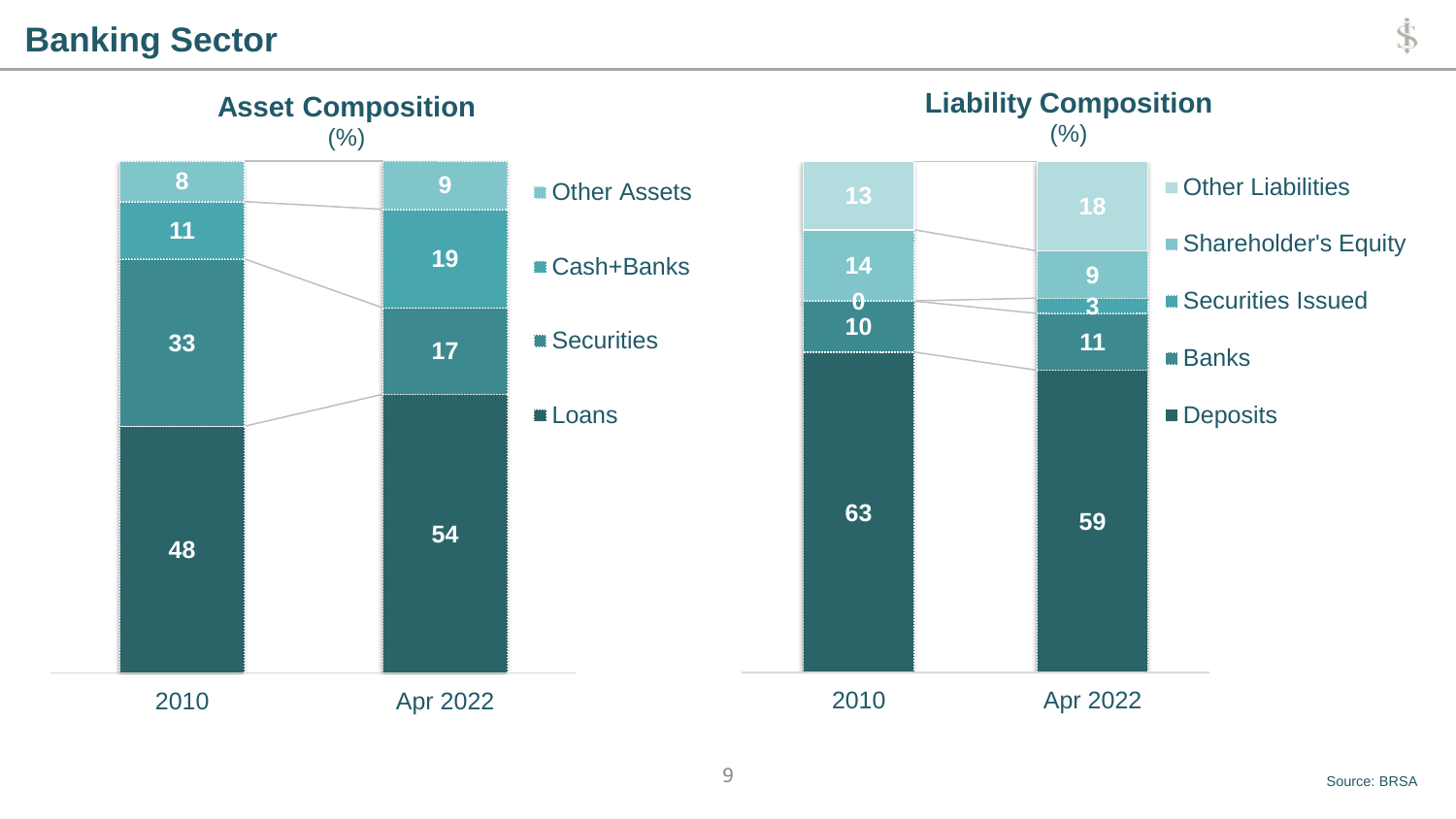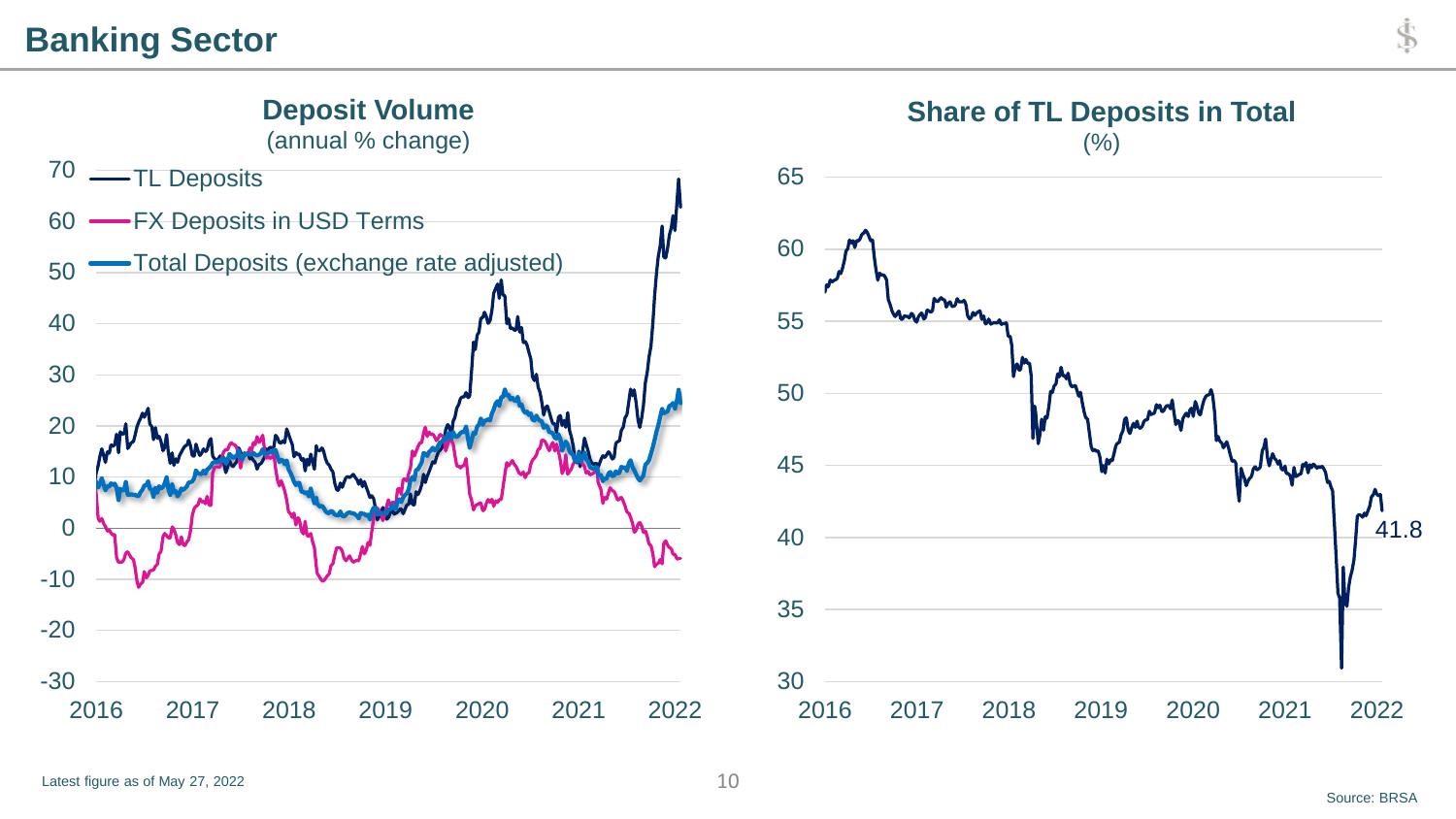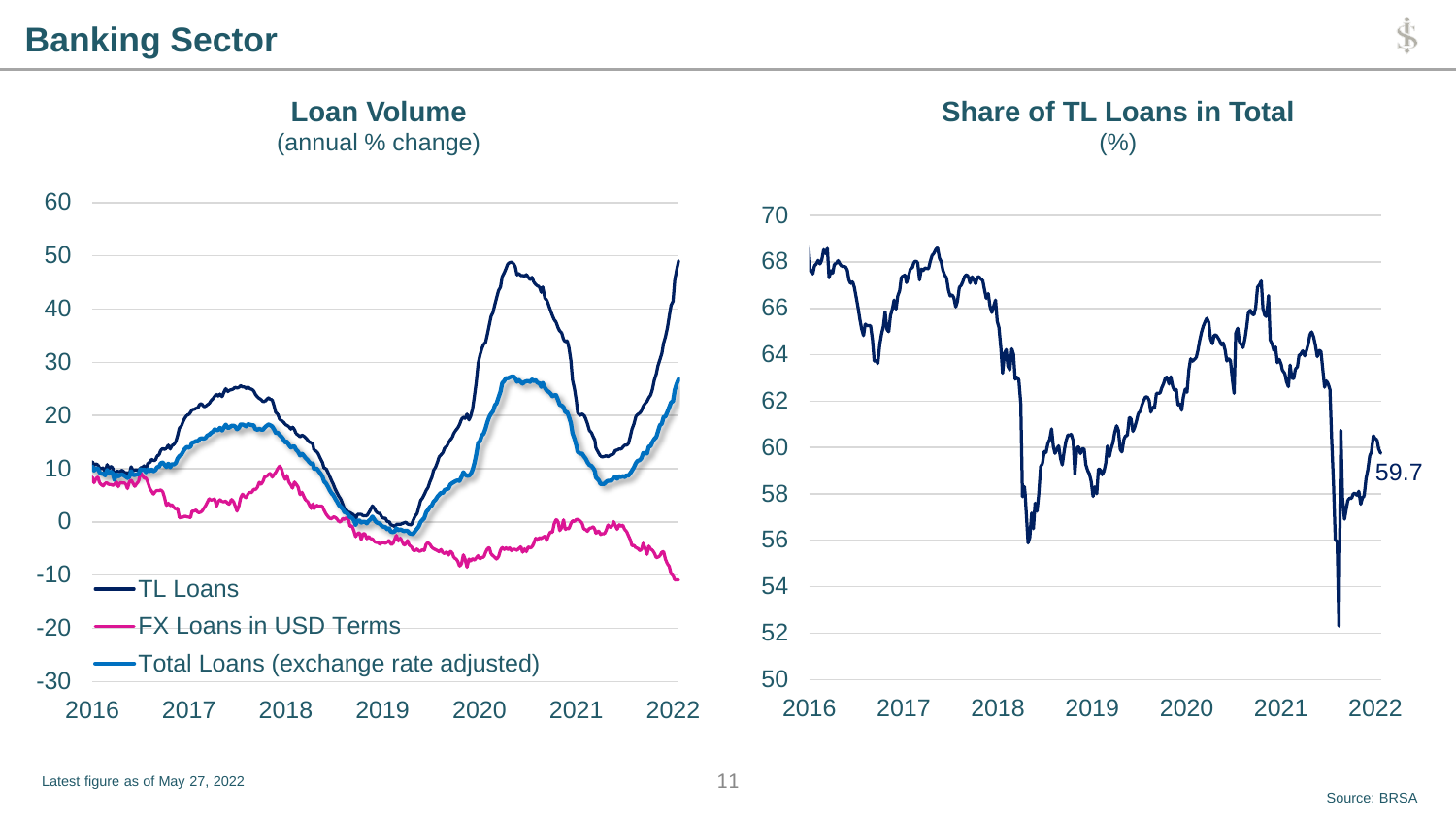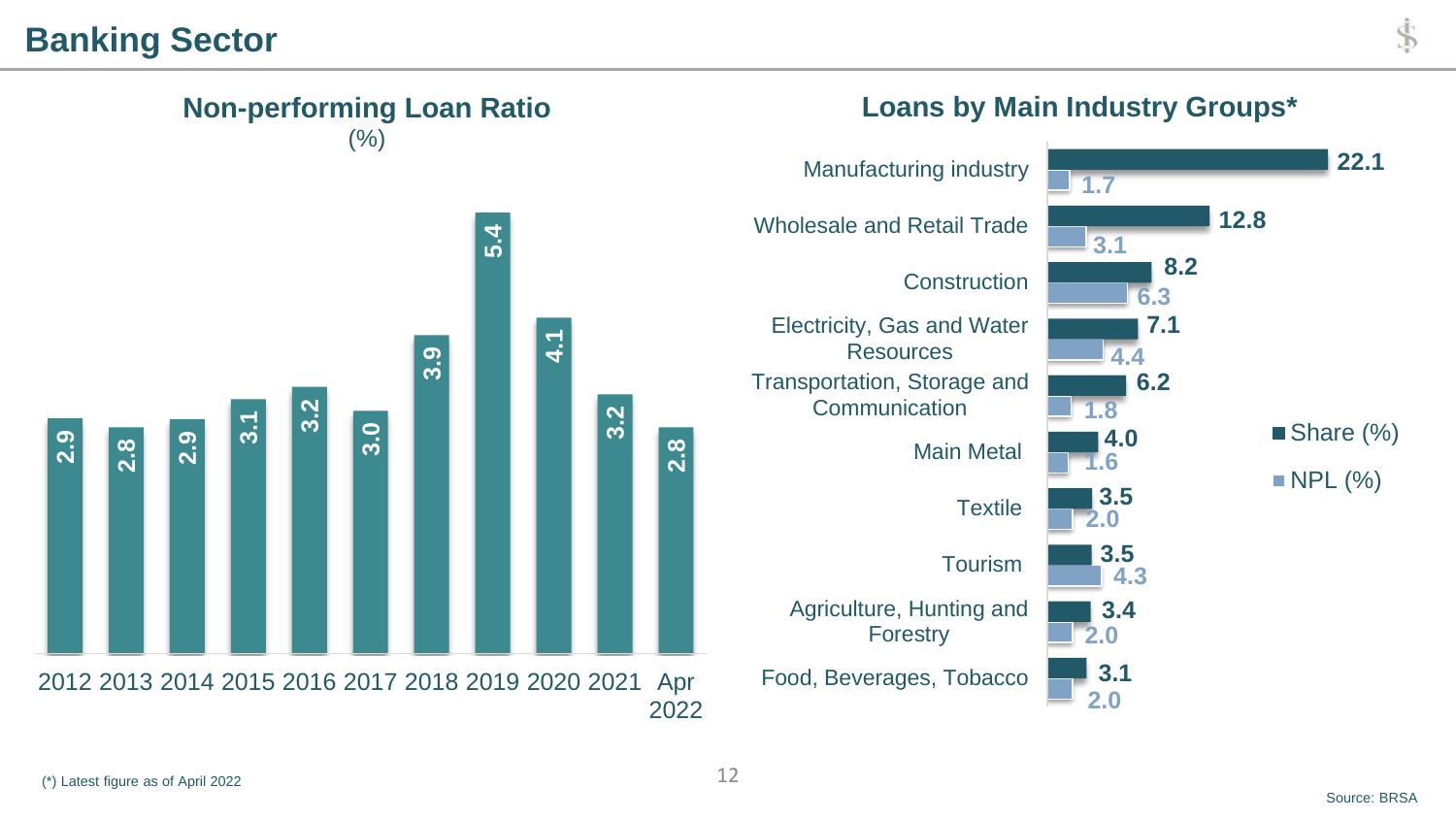

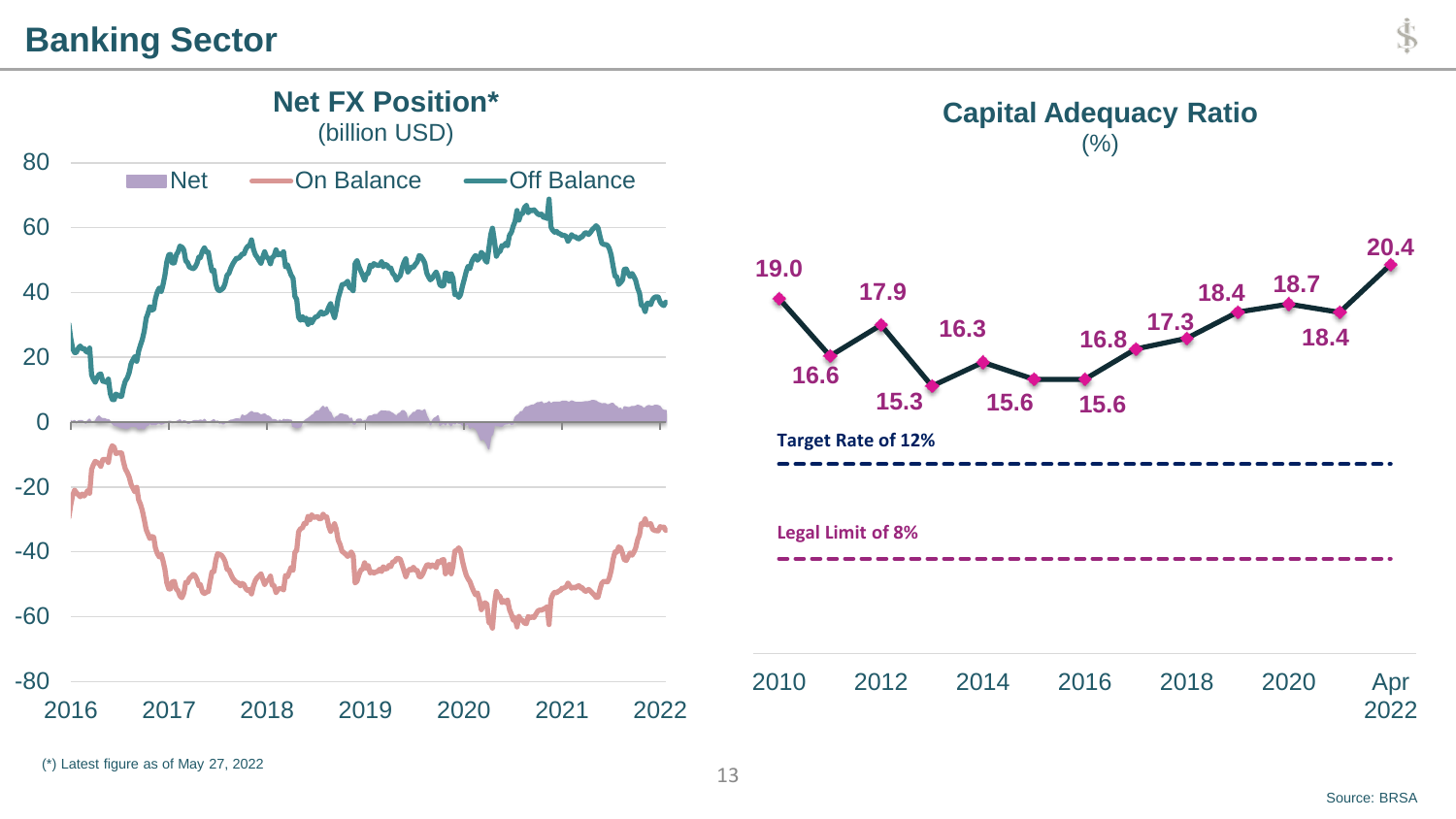